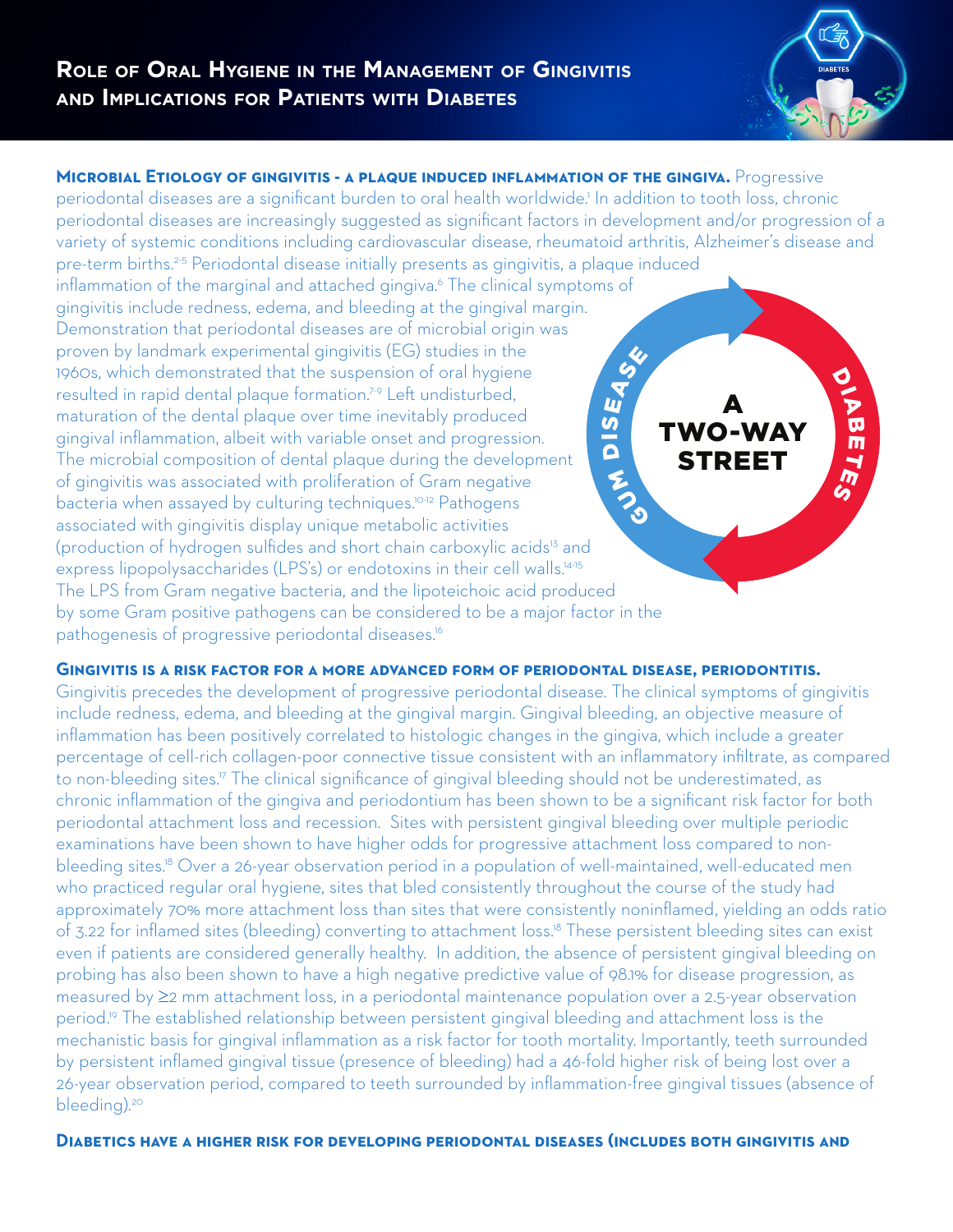**PERIODONTITIS).** Longitudinal human clinical studies support a two-way relationship between diabetes and periodontitis, with more severe periodontal tissue destruction observed in diabetic populations.21,22 The risk of periodontitis has been reported to be 3-fold higher in diabetic patients compared to healthy controls.<sup>23</sup> A second publication reported that diabetics are 2.3-fold more likely to have moderate periodontitis and 4.8 fold more likely to have severe periodontitis compared to age controlled non-diabetics.<sup>24</sup> More recently, it has been reported that patients with diabetes have an increased risk of the progression of periodontal disease by 86%, with Relative Risk = 1.86, 95% CL 1.3 – 2.8.25 Importantly, the rate of periodontal destruction in diabetics is directly correlated to lack of glycemic control as measured by HbA1c levels.<sup>26</sup> Poorly controlled diabetics with HbA1c levels higher than 7.0 are at increased risk for periodontal destruction.

## **This relationship is bi-directional, with the presence of periodontitis increasing the risk for**

**DIABETES.** The outcomes of multiple human clinical studies support this observation. Saito et al, reported in 2004 that periodontitis is associated with an increased risk for diabetes (OR=2.6).27 Ide et al, reported in 2011 that periodontitis is associated with increased risk for diabetes (HR=1.38).<sup>28</sup> Another clinical study reported similar observations, that periodontitis is associated with increased risk for diabetes (RR=3.45).<sup>29</sup> Additional clinical studies have shown a relationship between periodontal disease and glycemic control and glucose tolerance, which may be the mechanistic link through which periodontitis increases the risk of diabetes. One clinical study, supported that periodontal disease was associated with increased risk for poor glycemic control (Odds Ratio = 6.2).23 Another clinical study, supports that chronic periodontal infection predicts the progression of HbA1c in non-diabetic populations.<sup>30</sup> Still another clinical study, supports that periodontitis is associated with increased risk for impaired glucose tolerance (Odds Ratio = 2.4).<sup>27</sup>

**Periodontal therapy in the form of subgingival scaling and root planing improves glycemic control by LOWERING HBA1C.** Scaling and root planing is the preferred dental procedure performed to reduce subgingival periodontal inflammation. HbA1c is a term describing glycated hemoglobin, which is directly correlated to both long term glycemic condition and to the risk of developing diabetes associated complications. Five separate meta-analyses published over the last 15 years consistently support this observation. Janket et al, 2005 found that scaling and root planing reduced HbA1c by 0.66%.<sup>31</sup> Darre et al, 2008 found that scaling and root planing reduced HbA1c by 0.46%.32 Teeuw et al, 2010 found that scaling and root planing reduced HbA1c by 0.40%.<sup>33</sup> Engebretson et al, 2013 found that scaling and root planing reduced HbA1c by 0.36%.<sup>34</sup> Teshome et al, 2017 found that scaling and root planing reduced HbA1c by 0.53%.<sup>35</sup> Collectively, this body of research proves that effective plaque control has a postive effect on glycemic control in diabetic populations. The research reported by Demmer et al in 2012, supports that chronic periodontal infection predicts the progression of HbA1c in non-diabetic populations, which supports a benefit for plaque control in both healthy and pre-diabetic populations which respect to lowering HbAIc levels.<sup>30</sup>

**SNF2 IS AN EFFECTIVE ANTIMICROBIAL IN PLAQUE AND GINGIVITIS CONTROL.** The management of gingivitis can be attained through repeated mechanical removal of microbial dental plaque from the teeth and/ or suppression of bacterial plaque biofilm growth and metabolism. The mechanical control of plaque is accomplished with daily oral hygiene including thorough tooth brushing and flossing. The suppression of plaque growth and metabolism can be achieved through the application of topical antimicrobials added to toothpastes or mouthrinses. Antimicrobials with proven efficacy for the control of plaque associated gingivitis include chlorhexidine, cetypyridinium chloride, mixtures of essential oils, triclosan and stannous fluoride, among others.<sup>36,37</sup> The use of stannous fluoride for the treatment and prevention of plaque and gingivitis began in the 1980's with the application of topical gels, however today its use includes multiple commercial dentifrices sold and distributed around the world.<sup>38-40</sup> Clinical studies have demonstrated significant efficacy of stannous fluoride for the reductions in the amount of supragingival plaque and plaque associated gingivitis – these having been the subject of systematic reviews of randomized clinical studies.41-43 A recent meta-analysis revealed that during Crest Pro Health (CPH) stannous fluoride dentifrice use 3 out of 4 participants using CPH transitioned to gingival health<sup>44</sup> as defined by guidelines for the 2017 World Workshop of Periodontology.<sup>45</sup> The results of this meta-analyses representing 18 studies in 2,890 patients support that stannous fluoride dentifrices reduce gingival bleeding sites by 51% relative to sodium fluoride control dentifrices in studies of up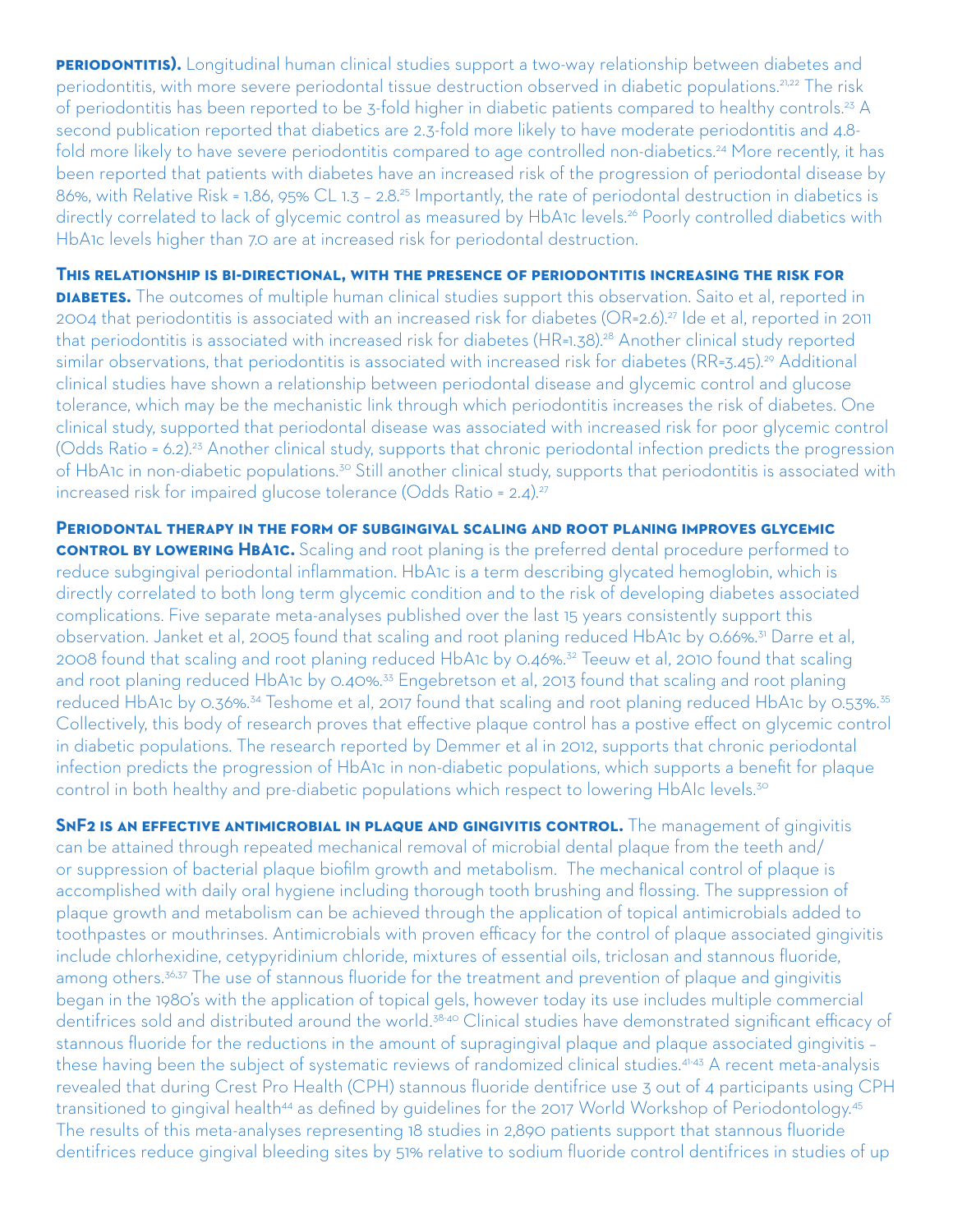## to 3 months duration.<sup>44</sup>

Stannous fluoride has both, bactericidal and bacteriostatic effect on plaque bacteria. Recently, it has been demonstrated that dentifrice SnF2 can penetrate into subgingival crevicular fluid during brushing and stannous is retained in subgingival plaque.<sup>46</sup> This SnF2 has been shown to decrease biofilm virulence via attaching to lipopolysaccharide (LPS) and lipoteicoic acid (LTA) molecular patterns on bacterial surfaces interfering with pathogen stimulation of toll receptors<sup>47,48</sup> the latter of which are associated with the initialization of the inflammatory processes involved in periodontal disease.<sup>49-54</sup> Samples of plaque from subgingival areas in subjects brushing with stannous fluoride dentifrice have been shown to exhibit decreased virulence ex vivo.<sup>55,56</sup> In addition, stannous fluoride formulations have been shown to reduce bacterial metabolic products including short chain fatty acids propionic and butyric acid which are derived from bacterial metabolism in deeper parts of plaque biofilms in anaerobic environments.57 Collectively, research demonstrates significant efficacy for stannous fluoride for the treatment and prevention of gingivitis and has established plaque control including quantity and toxicity as mechanisms for clinical efficacy.

**Role of SnF2 in plaque and gingivitis control in patients with diabetes.** There are numerous studies showing that the prevalence, progression, severity, and extent of chronic oral diseases are significantly increased in diabetic patients. The main oral complications associated with diabetes, including infection of the gums, periodontal disease, tooth decay, dry mouth, bacterial infections and fungus, halitosis, and prolonged healing of wounds from dental treatments. Diabetes often worsens oral health, particularly that of the gum tissues and bone, which, in turn, deteriorates blood sugar control as described earlier. Due to the risk of diabetic patients to progressive periodontal diseases, it is more important for these patients to develop and maintain good oral hygiene. The patient and dental professional must work together to stop this vicious cycle before it begins by being attentive to daily oral hygiene: brushing and flossing, getting regular oral health checkups, and properly treating periodontal disease early on. Oral hygiene in diabetic patients can be improved by increased education on the requirements for elevated oral hygiene and also by the selection and application of selective oral products applied to their personal hygiene. The causative factors for gingivitis in diabetic patients, toxic plaque can likely be ameliorated by improved hygiene including the selection and use of antimicrobial products with proven efficacy in the prevention of plaque and gingivitis. The use of stannous fluoride dentifrice as part of oral hygiene may represent a useful tool for diabetic patients in maintaining their oral health.

## References

- 1. Marcenes W, Kassebaum N J, Bernabe E, Flaxman, A Naghavi, M Lopez, A, Murra, CJ. Global burden of oral conditions in 1990-2010. A systematic analysis. J Dent Res 2013; 92, 592-597.
- 2. Manjunath BC, Praveen K, Chandrashekar BR, Rani RM, Bhalla A. Periodontal infections: a risk factor for various systemic diseases. Natl Med J India 2011; 24:214-9.
- 3. Cullinan MP, Seymour GJ. Periodontal disease and systemic illness: will the evidence ever be enough? Periodontol 2000 2013; 62:271-86.
- 4. Otomo-Corgel J, Pucher JJ, Rethman MP, Reynolds MA. State of the science: chronic periodontitis and systemic health. J Evid Based Dent Pract 2012; 12(Suppl 3):20-8.
- 5. Moutsopoulos NM, Madianos PN. Low-grade inflammation in chronic infectious diseases: paradigm of periodontal infections. Ann NY Acad Sci 2006; 1088:251-64.
- 6. Page R. Gingivitis. J Clin Periodontol 1986; 13: 345-355.
- 7. Löe H, Theilade E, Jensen SB. Experimental gingivitis in man. J Periodontol 1965; 36: 177-187.
- 8. Theilade E, Wright WH, Jensen SB, Löe H. Experimental gingivitis in man. II. A longitudinal clinical and bacteriological investigation. J Perio Res 1966; 1: 1–13.
- 9. Löe H, Theilade E, Jensen SB, Schiott CR. Experimental gingivitis in man. 3. Influence of antibiotics on gingival plaque development. J Perio Res 1967; 2: 282–289.
- 10. Slots J, Moenbo D, Langebaek J, Frandsen A. Microbiota of gingivitis in man. Scand J Dent Res 1978, 86 (3): 174-181.
- 11. Savitt ED, Socransky SS. Distribution of certain subgingival microbial species in selected periodontal conditions. J Periodontal Res 1984, 19 (2): 111-123.
- 12. Neuenschwander-Schüpbach A, Wetzel AC, Lopatin DE, Lang NP. Application of BANA during experimental gingivitis. Application of N-alpha-benzoyl-DL-arginine 2 naphtilamide (BANA) hydrolysis to identify periodontopathic environments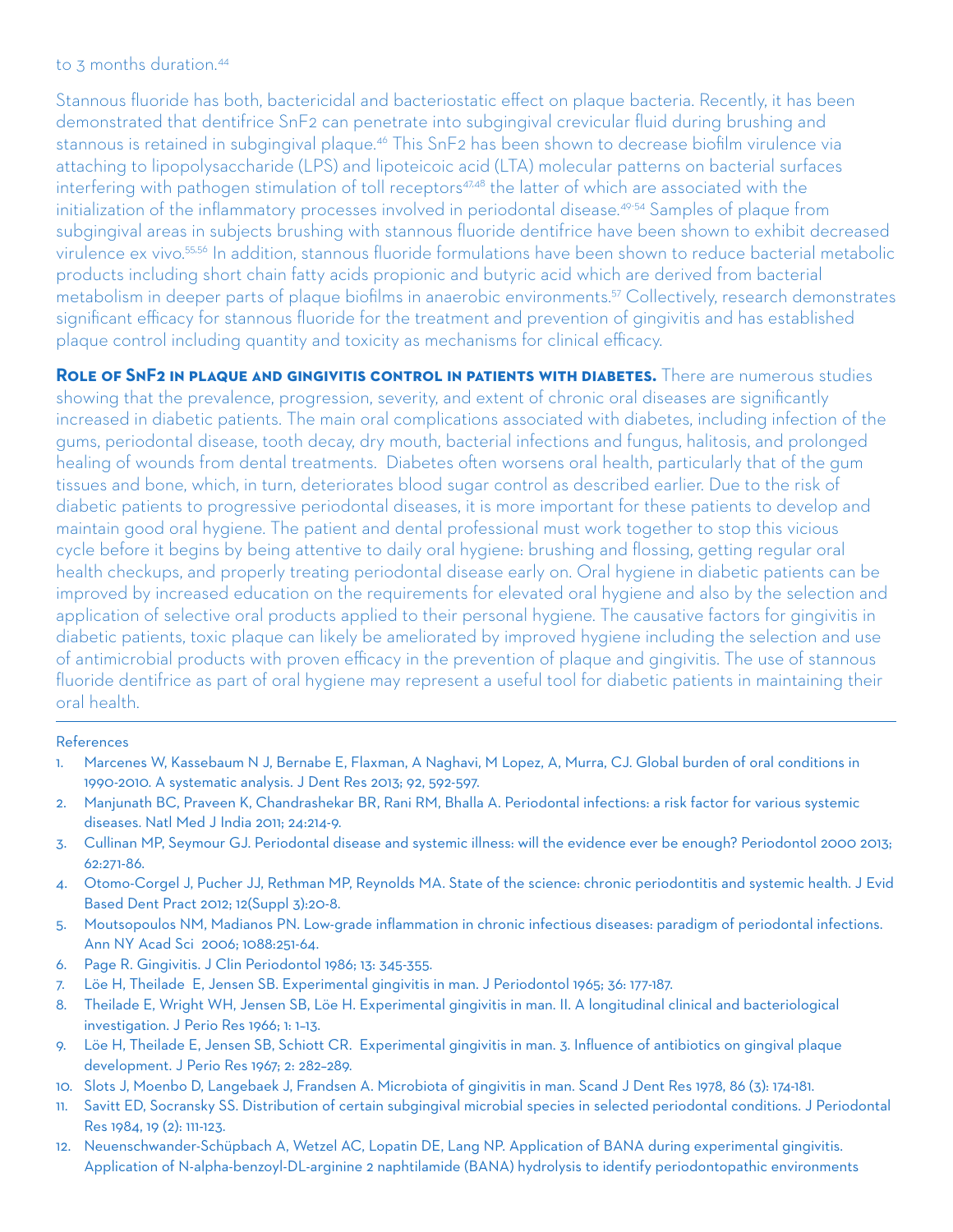during experimental gingivitis in man. Schweiz Monatsschr Zahnmed 1992;102(11):1315-20.

- 13. Niedermann R, Zhang J, Kashket S. Short chain carboxylic acid stimulated PMN mediated gingival inflammation. Crit Rev Oral Biol Med 1997;8(3):269-290
- 14. Rietschel ET, Kirikae T, Schade FU, Mamat U, Schmidt G, Loppnow H, Ulmer AJ,Zähringer U, Seydel U, Di Padova F, et al. Bacterial endotoxin: molecular relationships of structure to activity and function. FASEB J 1994 Feb;8(2):217-25.
- 15. Wilson M Biological activities of lipopolysaccharide and endotoxin. In Shah HN, Mayrand D and Genco RJ (edts). Biologicy of the species porphyromonos gingivali, pp 107-198, 1993.
- 16. Kinane review
- 17. Greenstein, G., Caton, J., & Polson, A. M. (1981). Histologic characteristics associated with bleeding after probing and visual signs of inflammation. Journal of Periodontology, 52, 420-425.
- 18. Schatzle, M., Löe, H., Burgin, W., Anerud, A., Boysen, H., & Lang, N. P. (2003). Clinical course of periodontics. I. Role of gingivitis. Journal of Clinical Periodontology, 30, 887-901.
- 19. Lang, N. P, Adler, R., Joss, A., & Nyman, S. (1990). Absence of bleeding on probing: An indicator of periodontal stability. Journal of Clinical Periodontology, 17, 714-721.
- 20. Schatzle, M., Löe, H., Lang, N. P., Burgin, W., Anerud, A., & Boysen, H. (2004). The clinical course of chronic periodontitis. IV. Gingival inflammation as a risk factor in tooth mortality. Journal of Clinical Periodontology, 31, 1122-1127.
- 21. Grossi SG, Genco RJ. Periodontal disease and diabetes mellitus: A two-way relationship. Ann Periodontol 1998; 3:51-61.
- 22. Preshaw PM, Alba AL, Jepsen S, Konstantinidis A, Makrilakis K, Taylor R. Periodontitis and diabetes: A two-way relationship. Diabetologia 2012; 55:21-31.
- 23. Taylor GW, Burt BA, Becker MP, Genco RJ, Schlossman M, Knowler WC, Pettitt DJ. Severe periodontitis and risk for poor glycemic control in patients with non-insulin-dependent diabetes mellitus. J Periodontol 1996; 67:1085-1093.
- 24. Lalla E, Lamster IB, Schmidt AM. Enhanced interaction of advanced glycation end products with their cellular receptor RAGE: Implications for the pathogenesis of accelerated periodontal disease in diabetes. Ann Periodontol 1998; 3:13-19.
- 25. Nascimento GG, Leite FRM, Vestergaard P, Scheutz F, Lopez R. Does diabetes increase the risk of periodontitis? A systematic review and meta-regression analysis of longitudinal prospective studies. Acta Diabetol 2018; 55(7):653-667.
- 26. Lalla E, Chen B, Lal S, Kaplan S, Softness B, Greemberg E, Goland RS, Lamster IB. Diabetes-related parameters and periodontal conditions in children. J Periodontal Res 2007; 42:345-349.
- 27. Saito T, Shimazaki Y, Kiyohara Y, Kato I, Kubo M, Lida M, Koga T. The severity of periodontal disease is associated with the development of glucose intolerance in non-diabetics: The Hisayama study. J Dent Res 2004; 83:485-490.
- 28. Ide R, Hoshuyama T, Wilson D, Takahashi K, Higashi T. Periodontal disease and incident diabetes: A seven year study. J Dent Res 2011; 90:41-46.
- 29. Morita I, Inagaki K, Nakamura F, Noguchi T, Matsubara T, Yoshii S, Nakagaki H, Mizune K, Sheiham A, Sabbath W. Relationship between periodontal status and levels of glycated hemoglobin. J Dent Res 2012; 91:161-166.
- 30. Demmer RT, Desvarieaux M, Holtfreter B, Jacobs DR, Wallaschofski H, Nauck M, Volzke H, Kocher T. Periodontal status and A1C change: Longitudinal results from the study of health in Pomerania (SHIP). Diabetes Care 2012; 33:1037-1043.
- 31. Janket SJ, Wightman A, Baird AE, Van Dyke TE, Jones JA. Does periodontal treatment improve glycemic control in diabetic patients? A meta-analysis of intervention studies. J Dent Res 2005; 84(12):1154-1159.
- 32. Darre L, Vergenes JN, Gourdy P, Sixou M. Efficacy of periodontal treatment on glycaemic control in diabetic patients: A metaanalysis of interventional studies. Diabetes and Metabolism 2008; 34(5): 497-506.
- 33. Teeuw WJ, Gerdes VE, Loos BG, Effect of periodontal treatment on glycemic control in diabetic patients: A systematic review and meta-analysis. Diabetes Care 2010; 33(2):421-427.
- 34. Engebretson S, Kocher T. Evidence that periodontal treatment improves diabetes outcomes: A systematic review and metaanalysis. J Clin Periodontol 2013; 40(14):S153-S163.
- 35. Teshome A, Yitayeh A. The effect of periodontal therapy on glycemic control and fasting plasma glucose level in type 2 diabetic patients: Systematic review and meta-analysis. BMC Oral Health 2017; 17(1):31.
- 36. Wu CD, Savitt ED. Evaluation of the safety and efficacy of over-the-counter oral hygiene products for the reduction and control of plaque and gingivitis. Periodontol 2000 2002; 28:91-105.
- 37. Sanz M, Serrano J, Iniesta M, Santa Cruz I, Herrera D. Antiplaque and antigingivitis toothpastes. Monogr Oral Sci 2013; 23:27-  $\Delta\Delta$ .
- 38. White DJ. A "return" to stannous fluoride dentifrices. J Clin Dent 1995; 6:29-36.
- 39. 39. Baig A, He T. A novel dentifrice technology for advanced oral health protection: A review of technical and clinical data. Compend Contin Educ Dent 2005; 26(9 Suppl 1): 4-11.
- 40. Myers CP, Pappas I, Makwana E, Begum-Gafur R, Utgikar N, Alsina MA, Fitzgerald M, Trivedi HM, Gaillard JF, Masters JG, Sullivan RJ. Solving the problem with stannous fluoride: Formulation, stabilization, and antimicrobial action. J Am Dent Assoc 2019; 150: (4S):S5-S13.